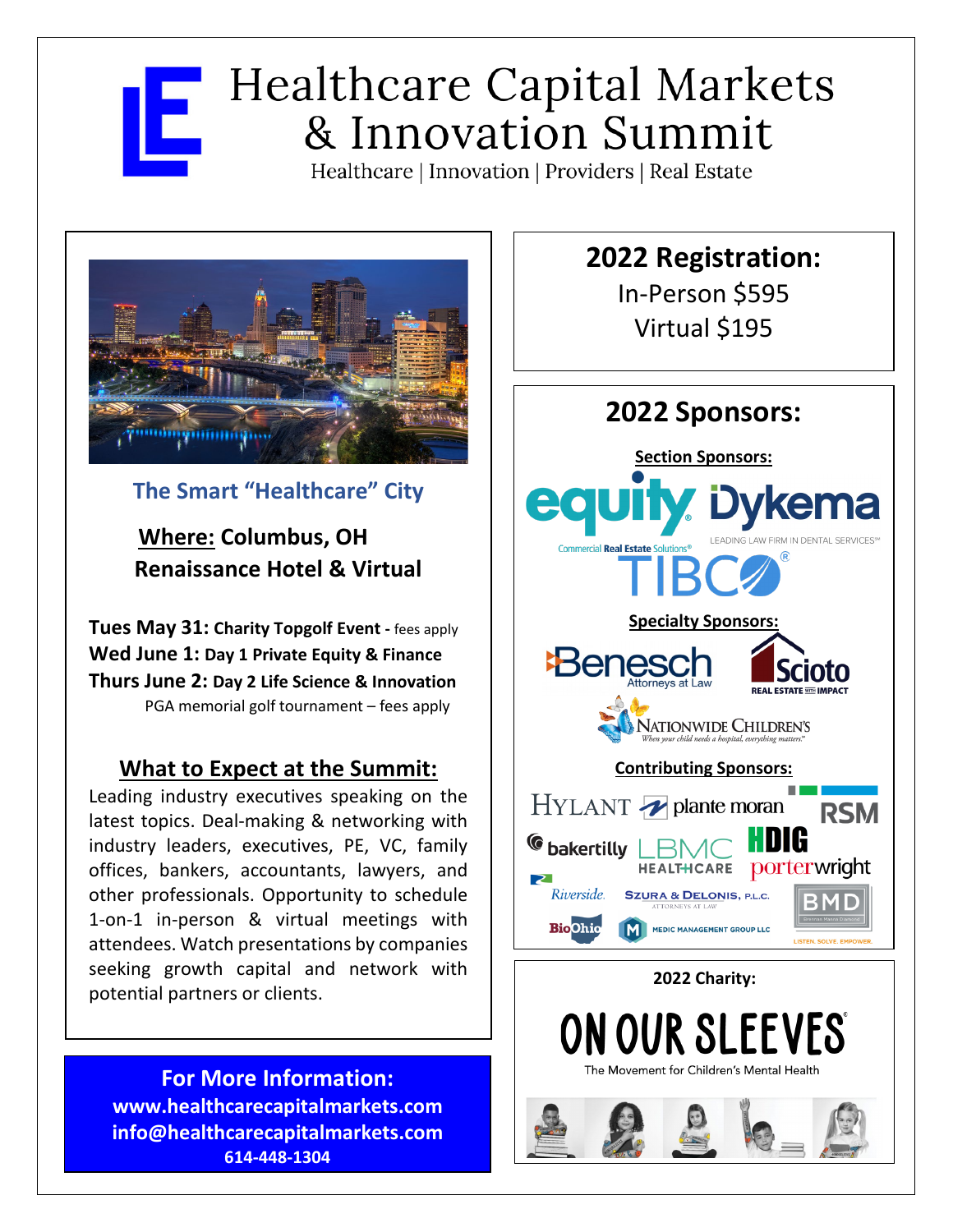# **2022 Schedule**

|               |                      | Day 1: Private Equity &<br><b>Finance</b> | Day 2: VC, Life Science<br>& Innovation     |
|---------------|----------------------|-------------------------------------------|---------------------------------------------|
| <b>Time</b>   | Tuesday May 31       | <b>Wednesday June 1</b>                   | <b>Thursday June 2</b>                      |
| 7:30-8:00     |                      | <b>Doors Open</b>                         | <b>Doors Open</b>                           |
| 8:00-8:30     |                      |                                           |                                             |
| 8:30-9:00     |                      | Welcome                                   | Welcome                                     |
| $9:00-9:30$   |                      | <b>Intro Panel</b>                        | <b>Intro Panel</b>                          |
| 9:30-10:00    |                      |                                           |                                             |
| 10:00-10:30   |                      | Session 1                                 | Session <sub>1</sub>                        |
| 10:30-11:00   |                      |                                           |                                             |
| 11:00-11:30   |                      | <b>Session 2</b>                          | Session <sub>2</sub>                        |
| 11:30-12:00   |                      |                                           |                                             |
| 12:00-12:30   |                      | Lunch & Lunch                             | <b>Company Presentations</b>                |
| 12:30-1:00    |                      | <b>Speaker</b>                            |                                             |
| 1:00-1:30     |                      |                                           | Lunch & Lunch Speaker                       |
| 1:30-2:00     |                      | 1-on-1 Meetings &                         |                                             |
| 2:00-2:30     |                      | <b>Table Talks</b>                        |                                             |
| 2:30-3:00     |                      | Session 3                                 | Session 3                                   |
| $3:00-3:30$   |                      |                                           |                                             |
| $3:30 - 4:00$ |                      |                                           |                                             |
| 4:00-4:30     |                      | Company<br><b>Presentations</b>           | <b>Company Presentations</b><br>& Cocktails |
| 4:30-5:00     |                      |                                           |                                             |
| 5:00-5:30     |                      | <b>Cocktails on Pool Patio</b>            |                                             |
| 5:30-6:00     |                      |                                           |                                             |
| 6:00-6:30     | <b>Top Golf</b>      | Conclude                                  |                                             |
| 6:30-7:00     | <b>Charity Event</b> |                                           |                                             |
| 7:00-7:30     |                      |                                           |                                             |
| 7:30-8:00     |                      |                                           |                                             |
| 8:00-11:00    |                      | <b>Evening Event</b>                      |                                             |

*Objective: to bring executives and healthcare professionals together for networking & innovative discussion along with showcasing several growing or innovative companies*

l.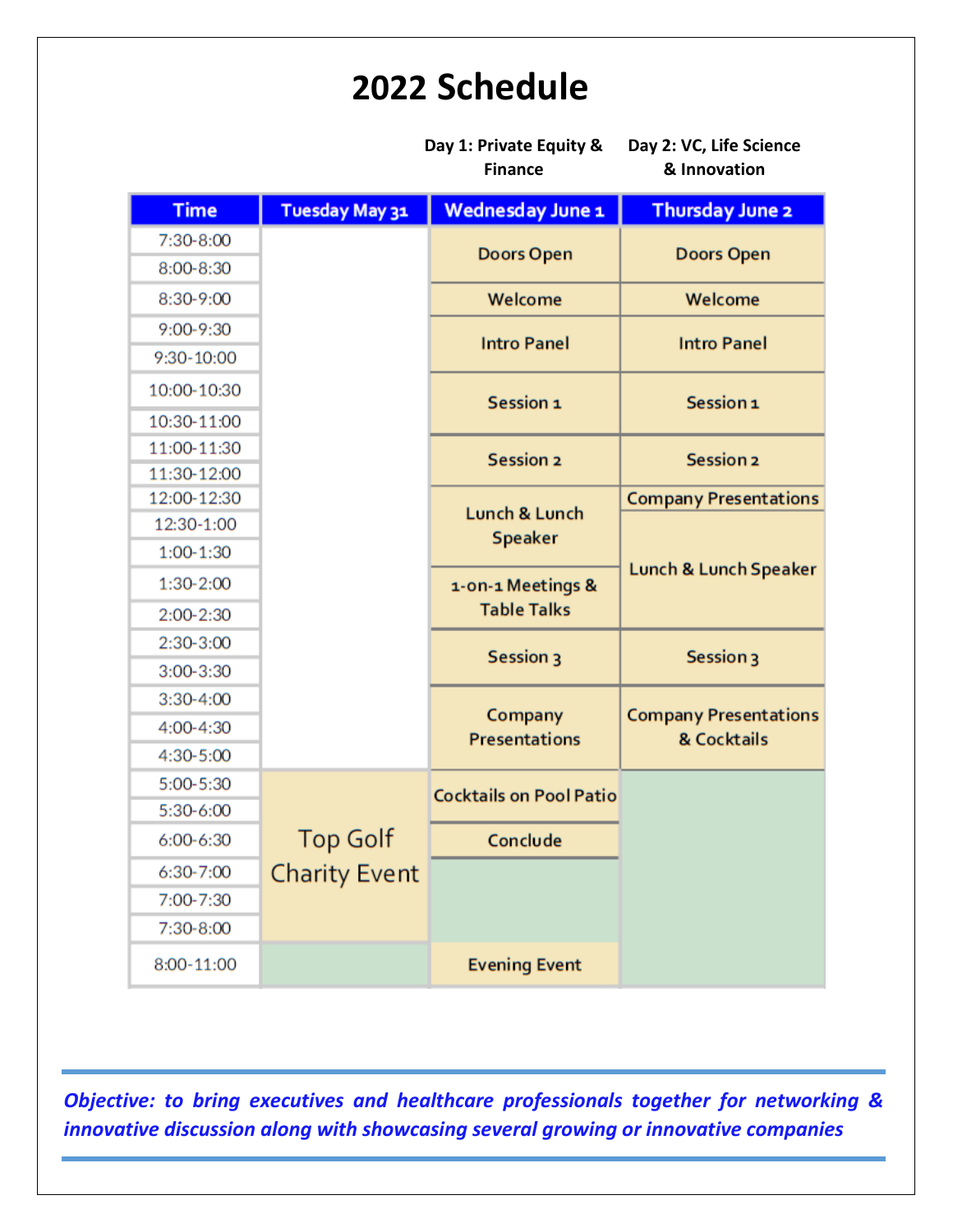#### Day 1 Morning Panel